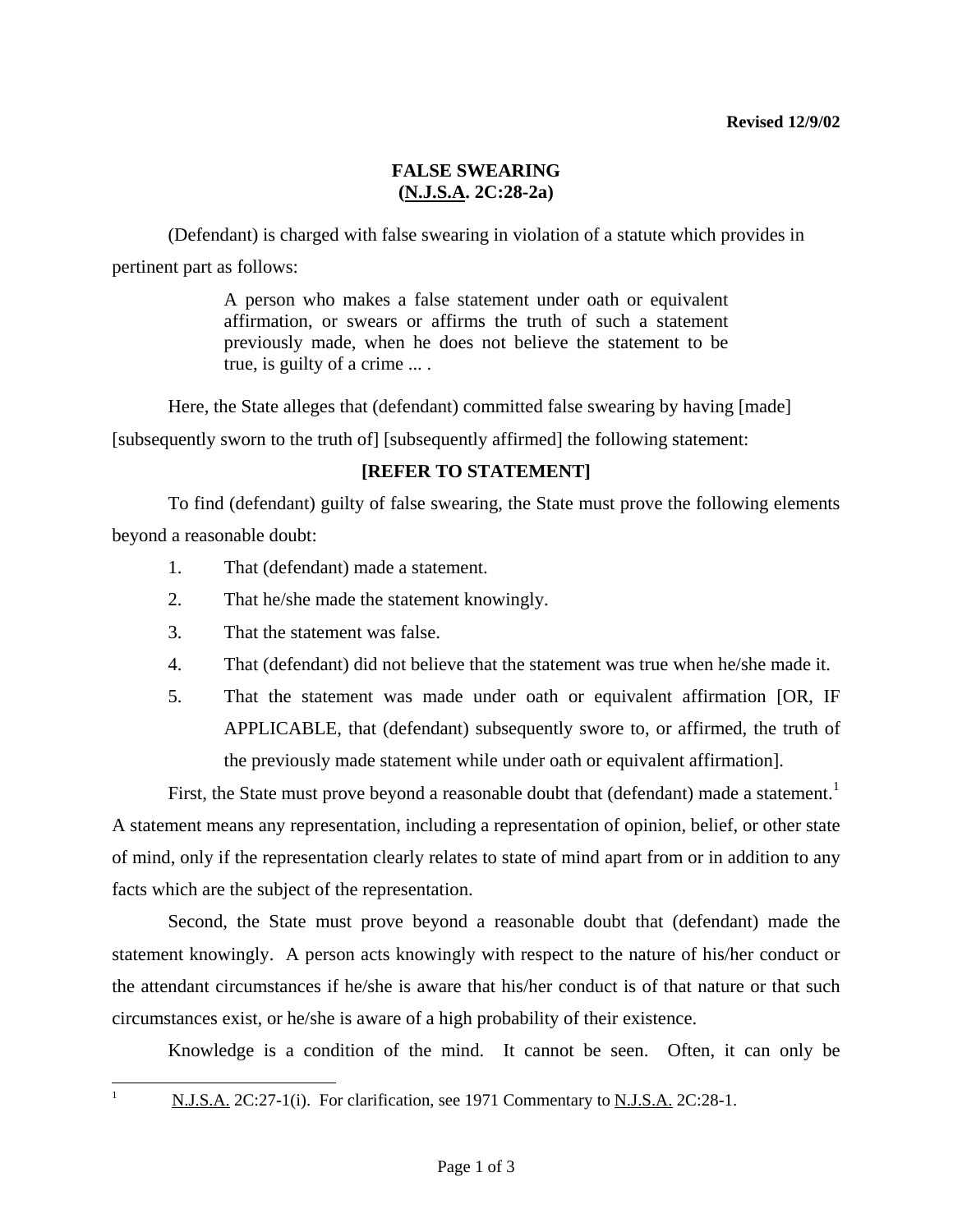#### **FALSE SWEARING (N.J.S.A. 2C:28-2a)**

determined by inference from conduct, words, or acts. A state of mind is rarely susceptible of direct proof, but must ordinarily be inferred from the facts. Therefore, it is not necessary that the state produce witnesses to testify that a defendant said that he/she knowingly did something. It is within your power to find that such proof has been furnished beyond a reasonable doubt by inferences which may arise from the nature of his/her acts and conduct, and from all that he/she said and did at the particular time and place, and from all the surrounding circumstances.

Third, the State must prove beyond a reasonable doubt that the statement was false.

 Fourth, the State must prove beyond a reasonable doubt that (defendant) did not believe that the statement was true when he/she made it. (Defendant's) belief that the statement was not true may be established by proof of (defendant's) actual knowledge that the statement was untrue, or by proof of such facts from which it might reasonably be inferred that (defendant) did not believe that the statement was true. I have previously explained to you what the concept of "knowingly" means. There is no criminal liability, however, for inadvertent misstatements, such as (defendant's) misunderstanding of a statement or a question or an unconscious slip of the tongue.

 Fifth, the State must prove beyond a reasonable doubt that the statement was given under oath or equivalent affirmation [OR, IF APPLICABLE, that defendant subsequently affirmed or swore to the truth of the previously made statement while under oath or equivalent affirmation]. Any device employed to demonstrate the special importance of the promise of honesty, that is, the seriousness of the demand for honesty, constitutes an oath or equivalent affirmation.<sup>[2](#page-0-1)</sup>

 The State must prove each of these elements beyond a reasonable doubt. If the State has failed to prove each of these elements beyond a reasonable doubt, your verdict must be not guilty of this offense. If, on the other hand, the State has proven each of these elements beyond a reasonable doubt, your verdict must be guilty.

# **AFFIRMATIVE DEFENSE OF RETRACTION [WHERE APPLICABLE][3](#page-1-0)**

<sup>&</sup>lt;sup>2</sup> WHERE APPLICABLE [Where the manner in which the oath or affirmation is administered is in issue]: It is not a defense to false swearing that the oath or affirmation was administered or taken in an irregular manner. A document that purports to be made under oath or affirmation shall be considered as under oath if it is subsequently presented as being so verified regardless of any technical irregularities in the effectiveness of the oath for legal purposes. 3

<span id="page-1-0"></span>As to affirmative defenses generally, see N.J.S.A. 2C:1-13.